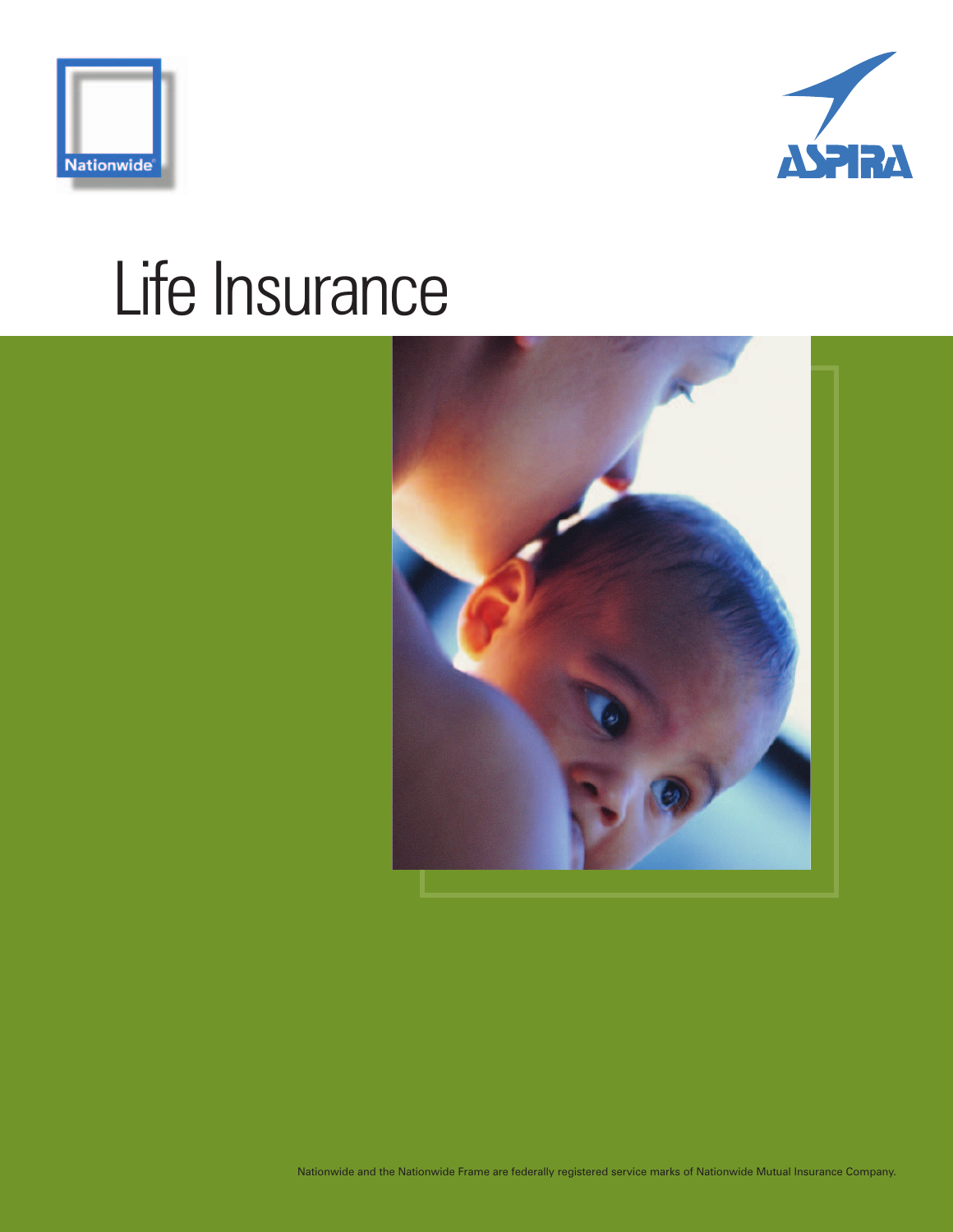**Facilitator's Guide**

## Life Insurance

#### **Overview:**

If you ask people to name their most valuable asset, most will tell you something like their house or car. But what most of us forget is that our life qualifies as our greatest asset. Most of us would prefer not to think about what will happen when we die and we hope that the day is a long way off. But life insurance does not benefit the person who dies. Instead, it offers protection for the people left behind: the **beneficiaries**. Life insurance can keep your family members and dependents from losing the earnings you would have provided them. Because life insurance passes through your estate, your beneficiaries will not be taxed on the money coming to them. Just by multiplying your annual income by the number of years you expect to work, you will see the great value you provide to the people who depend on you. Even if you are single have no dependents (and 40% of the US population falls in this category), you should consider whatever debts you might have — such as student loans, credit card debt, a mortgage, medical bills, etc. Adding in the cost of your funeral, which could run several thousand dollars, and you can see the potential burden that could fall on your loved ones. A life insurance policy is vital to anyone living and working on his or her own. The following course will teach you more about your options and get you started on the path to protecting your life: your most valuable asset.

#### **Overall Goal:**

To understand what life insurance covers and why it is necessary for people at any stage in life to maintain an adequate policy. To explain how life insurance can function as a long-term benefit, not only protecting assets but also providing for educational and retirement needs.

The information contained in this curriculum is provided exclusively for instructional purposes. Insurance coverages, terms, and definitions are intended for informational purposes only and may vary in their applicability by state. The information provided by Nationwide Mutual Insurance Company does not in any way replace or otherwise alter the definitions and information contained in individual insurance policies. For information about actual Nationwide Insurance contract coverages, contact a licensed Nationwide Insurance representative.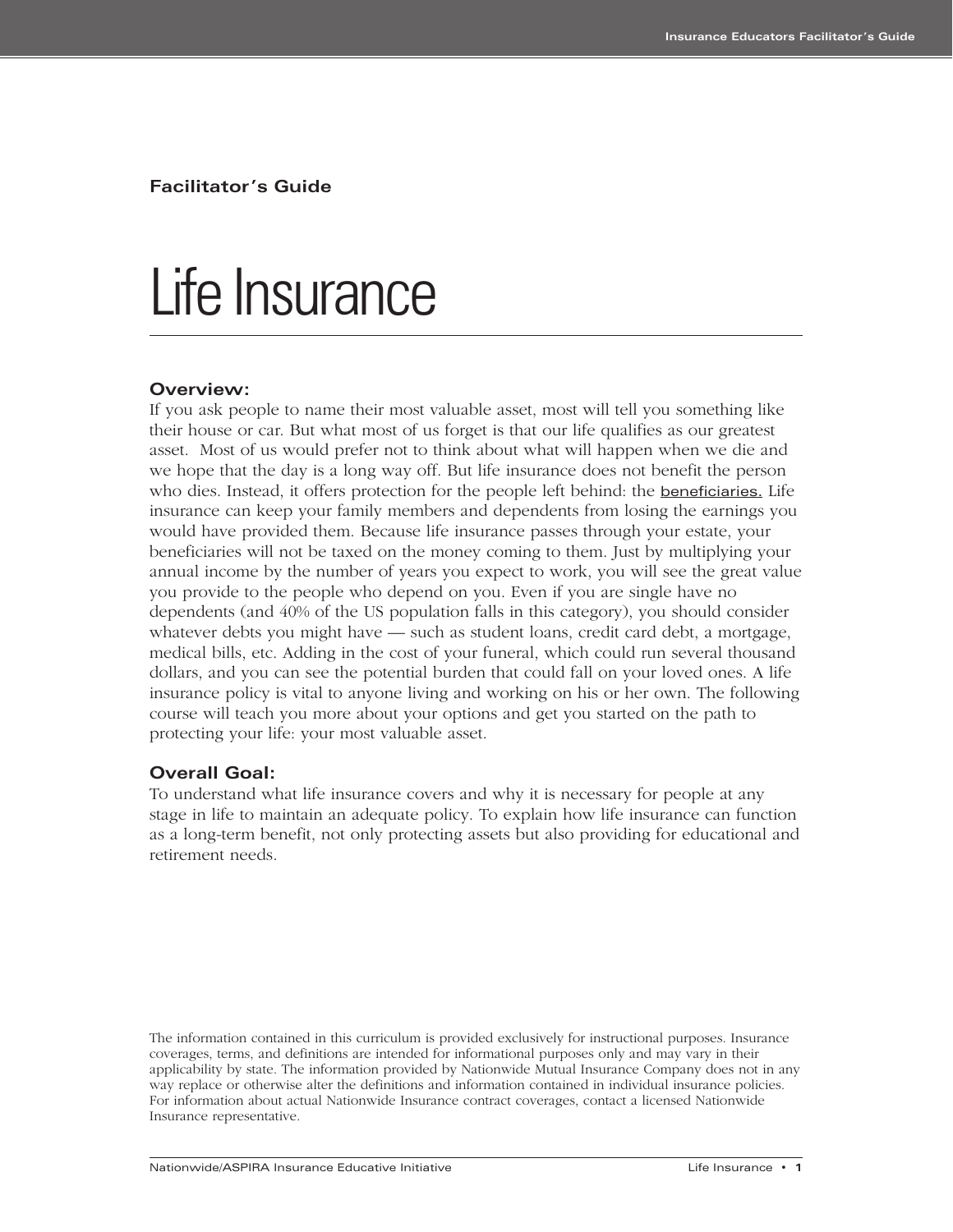### **Section activities at a glance:**

| <b>Activities</b>                          | Time       | Objective                                                                                                                                                                                                                                                 |
|--------------------------------------------|------------|-----------------------------------------------------------------------------------------------------------------------------------------------------------------------------------------------------------------------------------------------------------|
| 1: Why Do I Need Life<br>Insurance?        | 15 minutes | Provides an introduction to what life<br>insurance covers and why everyone<br>needs it. Reviews vocabulary<br>related to life insurance.                                                                                                                  |
| 2: Life Insurance<br><b>Options</b>        | 20 minutes | Discusses the differences between<br>term and permanent life insurance<br>premium options, including whole<br>life (fixed) and universal life<br>premium. Provides guidance to help<br>participants decide what type of<br>policy best meets their needs. |
| 3: Other Life Insurance<br><b>Products</b> | 10 minutes | Summarizes some optional policy<br>$\bullet$<br>enhancements and riders.                                                                                                                                                                                  |
| 4. Closing                                 | 10 minutes | Allow participants an opportunity to<br>ask any remaining questions. This<br>is a good opportunity to invite an<br>insurance professional to the<br>classroom to discuss specific<br>insurance issues and needs with the<br>participants.                 |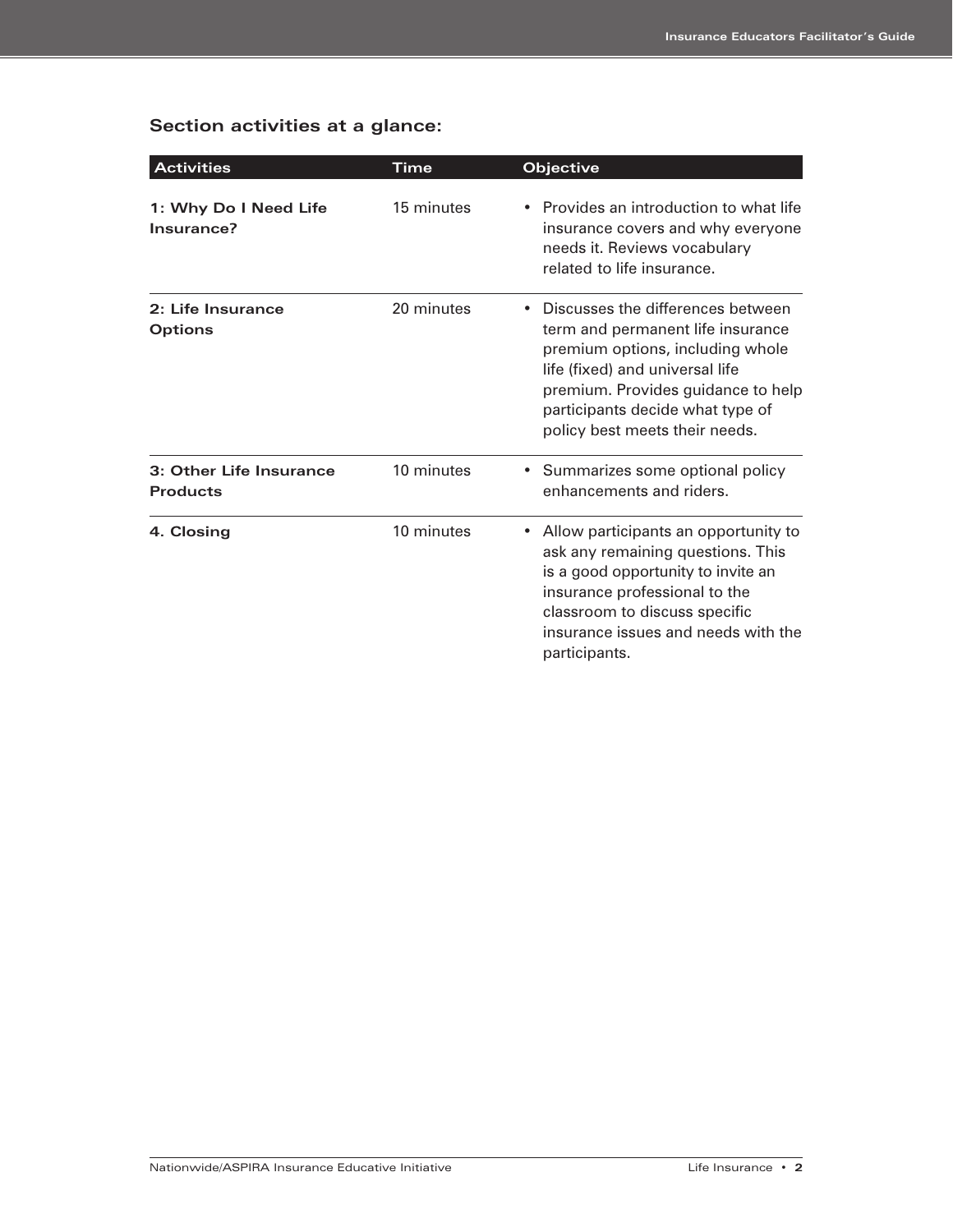#### **Activity 1: Why Do I Need Life Insurance?**

**Time:** 15 minutes

#### **Purpose:**

Understand why someone would choose to purchase life insurance.

#### **Materials Needed:**

Transparencies, overhead projector, copies of handouts, pens, calculators.

#### **Introduction:**

Everyone needs life insurance, no matter how much you earn, what you own or whether you have a family. Many single young people, especially those with no kids, think they have no need for life insurance since they would be leaving no one behind. There are two reasons why this is a dangerous perception: First, you may have debts that could be a burden to your surviving relatives; and second, by not buying a policy when you are young and healthy, you may miss out on the opportunity to get an affordable plan that will last throughout your lifetime. Think about it: with careful planning, you could be paying the same premium at 70 that you started paying at 25.

#### **Instructor's Notes:**

As an icebreaker, consider asking the participants to share their ideas and opinions about life insurance. When should an individual buy a policy? What types of people need life insurance and what types do not? Do they know what life insurance covers? Consider recording their responses as anecdotal support to the impact assessment.

**Display Slides 1–6:** *Review of Risk and Risk Factors from Introduction to Insurance.*

When you reach *Slide 3*, ask participants how likely it is that they could avoid the risk of death or save enough money to protect their families from losing their income.

**Display Slide 7:** *What Does Life Insurance Cover?*

Ask participants if there is anything here that they are learning for the first time.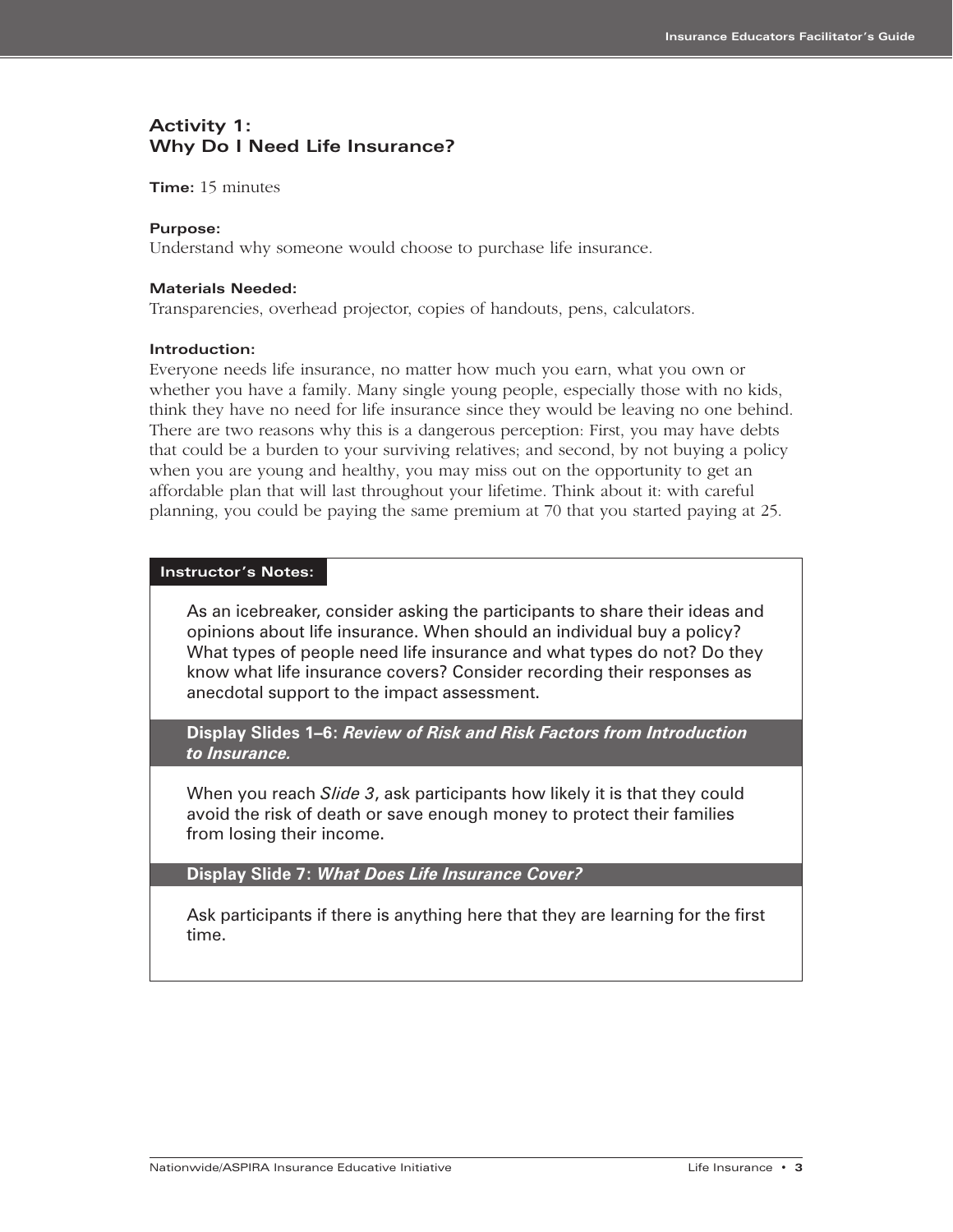Let's take a brief look at how much you are worth to your loved ones. Once you have completed Handout 1, you should have an idea of how much life insurance you will need.

#### **Instructor's Notes:**

**Distribute Handout 1:** *Your Net Worth to Your Survivors Calculation* **Sheet** (an electronic Excel Spreadsheet provided on the accompanying cd rom can also be used if you are working in a computer lab). After working through the calculation sheet, you may wish to facilitate a brief class discussion on what the participants learned from the exercise.

#### **Sample questions:**

- 1. What might happen to your financial obligations in the event of your death? Do you know what financial obligations would be passed on to a loved on? *(Answer: only those with a co-signer, joint applicant or guarantor)*
- 2. Do you believe that a significant burden might fall upon your family?
- 3. When calculating the sheet, did you consider what your income provides to dependents? Why or why not?
- 4. Is anyone "worth" more than he or she thought?
- 5. Is anyone rethinking his or her need for life insurance?
- 6. If you already have life insurance (through an employer or through an individual or family plan), do you think you have enough to meet your needs?

**Distribute Handout 2:** *Life Insurance Vocabulary.* Ask the participants if they understand all of the terms. Ask them to keep the handout in mind as the class continues to discuss life insurance options.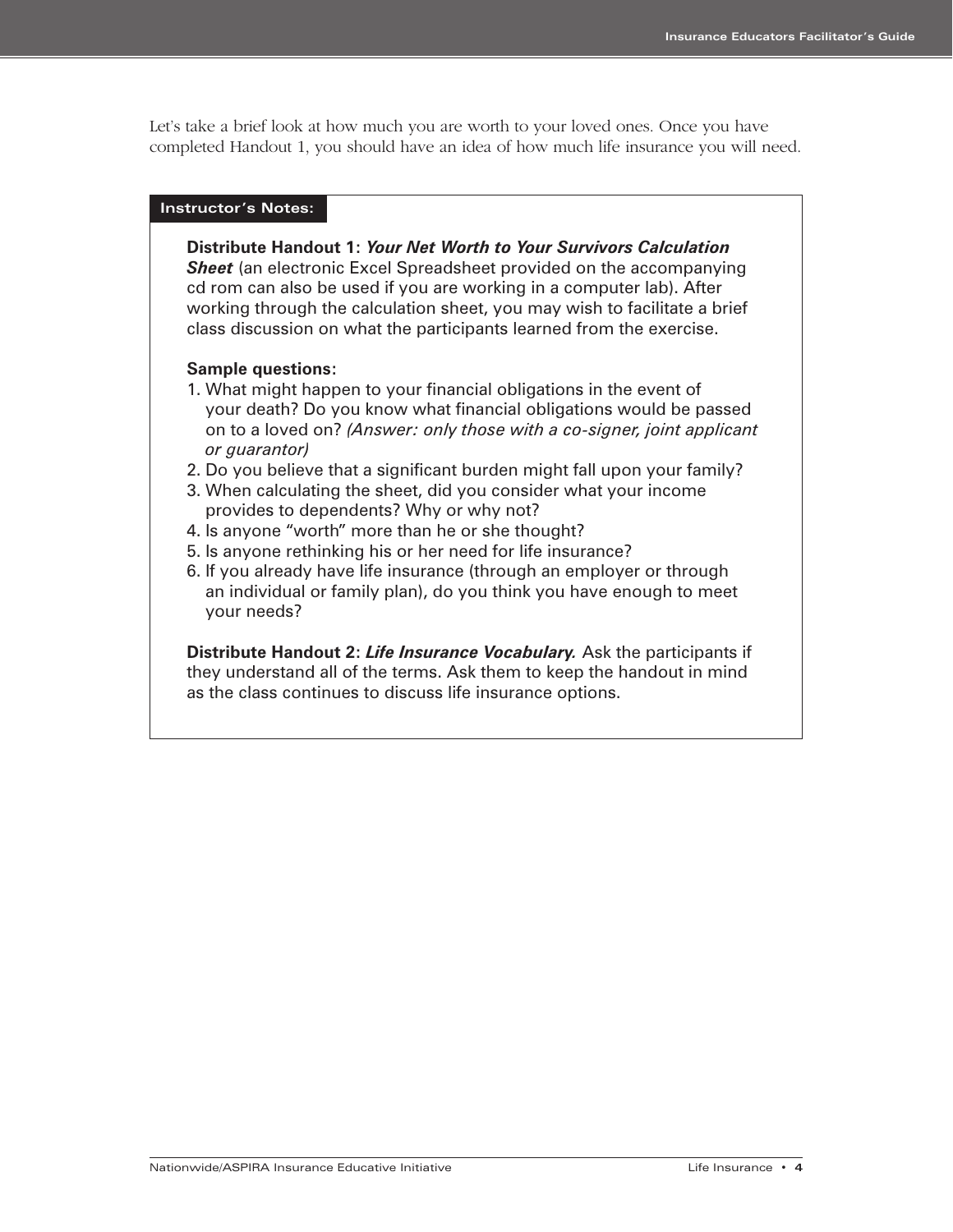### **Activity 2: Understanding Your Life Insurance Options**

**Time:** 20 minutes

#### **Purpose:**

Compare term insurance with the two permanent insurance options: whole life and universal life.

#### **Materials Needed:**

Transparencies, overhead projector, handouts, pens.

#### **Introduction:**

Now that you understand more about what life insurance covers and how it could benefit you personally, it's time to consider your options. There are two basic types of life insurance: Term and Permanent.

#### **Instructor's Notes:**

**Distribute Handout 3:** *Comparing Your Life Insurance Options.*

**Display Slides 8-13:** *Choosing the Best Life Insurance for You: Your Options.* 

Read the following section aloud as the participants follow on the handout and slides.

**Term insurance** is generally the least expensive and least complicated type of life insurance. It provides insurance protection at a low cost for a specified period of time, such as 1, 10 or 20 years. If you die within the term period, a death benefit is paid to your **beneficiary**. If you are still living at the end of the term, your coverage will end unless the policy is renewed or converted into a permanent life insurance contract. Some insurance companies automatically renew your term insurance as long as you are willing to keep paying your premium, which might increase. Term insurance usually becomes more expensive with each renewal as the insured becomes older. There is no "accumulation" of cash value. If your policy expires and you do not renew it, you lose your coverage.

**Permanent life insurance** is distinguished from term insurance in several ways. While term insurance provides protection only for a specific period of time, permanent insurance can provide protection for your entire lifetime. In addition, permanent life insurance policies can build cash value — money that you can borrow against and, in some instances, withdraw to help meet future goals, such as paying for a child's college education. Note: You will usually have to wait a period of time after the purchase of your policy for sufficient cash value to accumulate for you to borrow against it.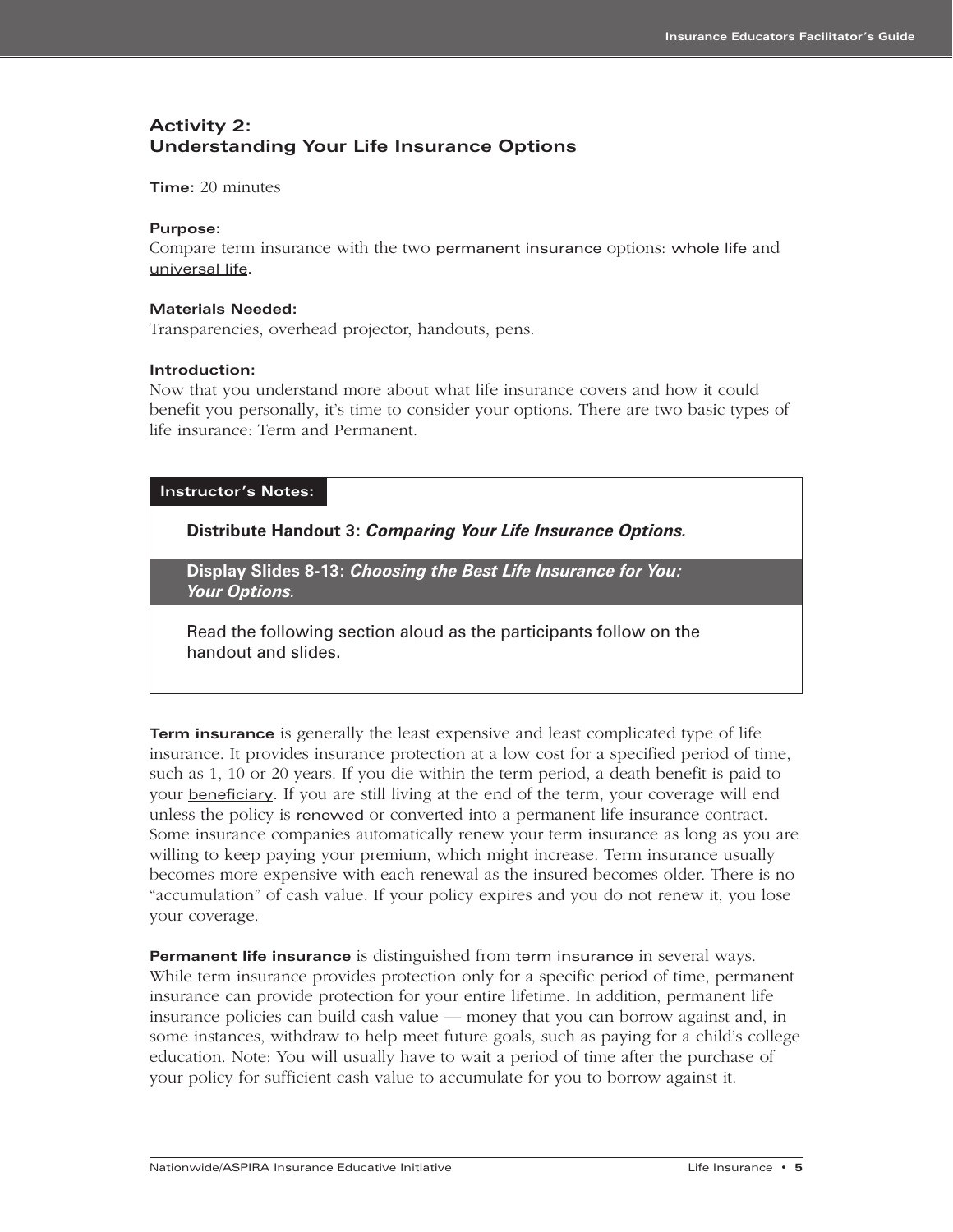**Permanent life insurance** policies enjoy favorable tax treatment. Cash value growth is generally on a tax-deferred basis, meaning that you pay no taxes on any earnings in the policy so long as the policy remains in force and any policy gains remain in the policy.

When you think about the difference between term and permanent insurance, think about the difference between renting and buying a house. Like term insurance, renting may meet your needs temporarily, and may seem like a good option when you are on a budget or need a simple, quick solution to where to live. However, over time, both term insurance and renting can keep costing more money and, at the end of the experience, you will have spent your money and will have nothing to show for it. However, permanent insurance is like buying a home. It is a permanent investment that will build value over the years. Like taking out a permanent policy, buying a home can seem like an expensive, complicated process. However, if you are serious about building a solid future, it's the right path to take.

There are two basic types of permanent insurance: Whole Life and Universal Life. If you review your vocabulary sheet, you will see a short definition of each of these types of permanent life insurance.

- **• Whole life insurance** is the most basic form of permanent life insurance. A Whole Life policy remains stable from the moment you take out the policy. Depending on your age and health, your premium will purchase a specific death benefit and produce a specific cash value, which are guaranteed for the life of the policy as long as your premiums are paid. The premiums, though, tend to be higher than the premiums associated with term policies. Part of the premium pays for the death benefit coverage, commissions and fees. The rest is comprised of the cash value supported by the insurance company's general account investment portfolio. People choose whole life when they know they have a lifetime need for insurance and prefer stability in their premium payments and benefits.
- **Universal life insurance** Unlike whole life, universal life insurance offers a flexible premium. How much and how often you pay depends on the policy's cash value and the size of the death benefit you choose. You can choose to use the cash value to reduce a portion of your out-of-pocket premium payments. A smaller death benefit also would reduce the premium payments. Universal life insurance policies build cash value with a guaranteed minimum return.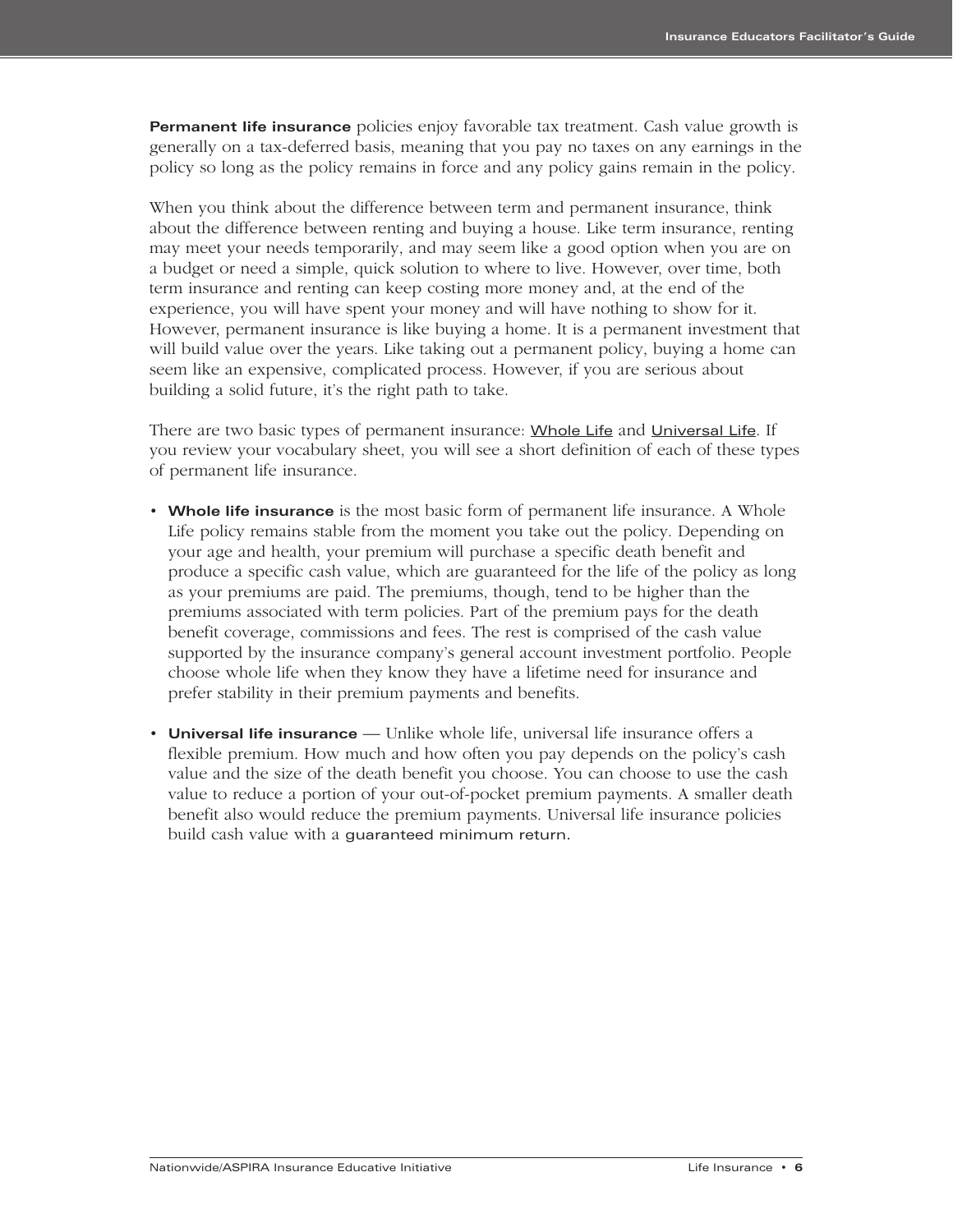| <b>Instructor's Notes:</b>                                                                                                                                                                                                                               |
|----------------------------------------------------------------------------------------------------------------------------------------------------------------------------------------------------------------------------------------------------------|
| Display Slide 14: Your Life Insurance Options.                                                                                                                                                                                                           |
| Facilitate a brief class discussion to reinforce the information.<br>Sample questions include:                                                                                                                                                           |
| 1. What are the fundamental differences between term and permanent<br>insurance?<br>2. At this point, which option is the most appealing to each participant?<br>Why?<br>3. What type of insurance would they realistically consider buying<br>now? Why? |
| 4. Would the participants consider different options later in life? If yes,<br>under what circumstances?                                                                                                                                                 |
| Display Slide 15: Life Event Challenges.                                                                                                                                                                                                                 |
| Ask participants to discuss which events might cause them to take out a<br>life insurance policy or make a change to the one they have now.                                                                                                              |
| Distribute Handout 4: Quiz - What Type of Life Insurance is Best for<br>Me? and allow participants time to complete it. Review the answers in<br>class and ask if anyone had problems with particular questions.                                         |
| 1. Term life for a large amount would cover a parent's accidental death<br>while the children are dependent.                                                                                                                                             |
| 2. Whole life or universal life                                                                                                                                                                                                                          |
| 3. Term                                                                                                                                                                                                                                                  |
| 4. Now is a good time to buy any type of policy                                                                                                                                                                                                          |
| 5. Either type of permanent life: whole or universal                                                                                                                                                                                                     |
| 6. Any type of permanent life insurance: whole or universal                                                                                                                                                                                              |
| 7. Term                                                                                                                                                                                                                                                  |
| 8. Any type of permanent life insurance: whole, universal                                                                                                                                                                                                |
| 9. Whole or universal                                                                                                                                                                                                                                    |
| 10. Term                                                                                                                                                                                                                                                 |
|                                                                                                                                                                                                                                                          |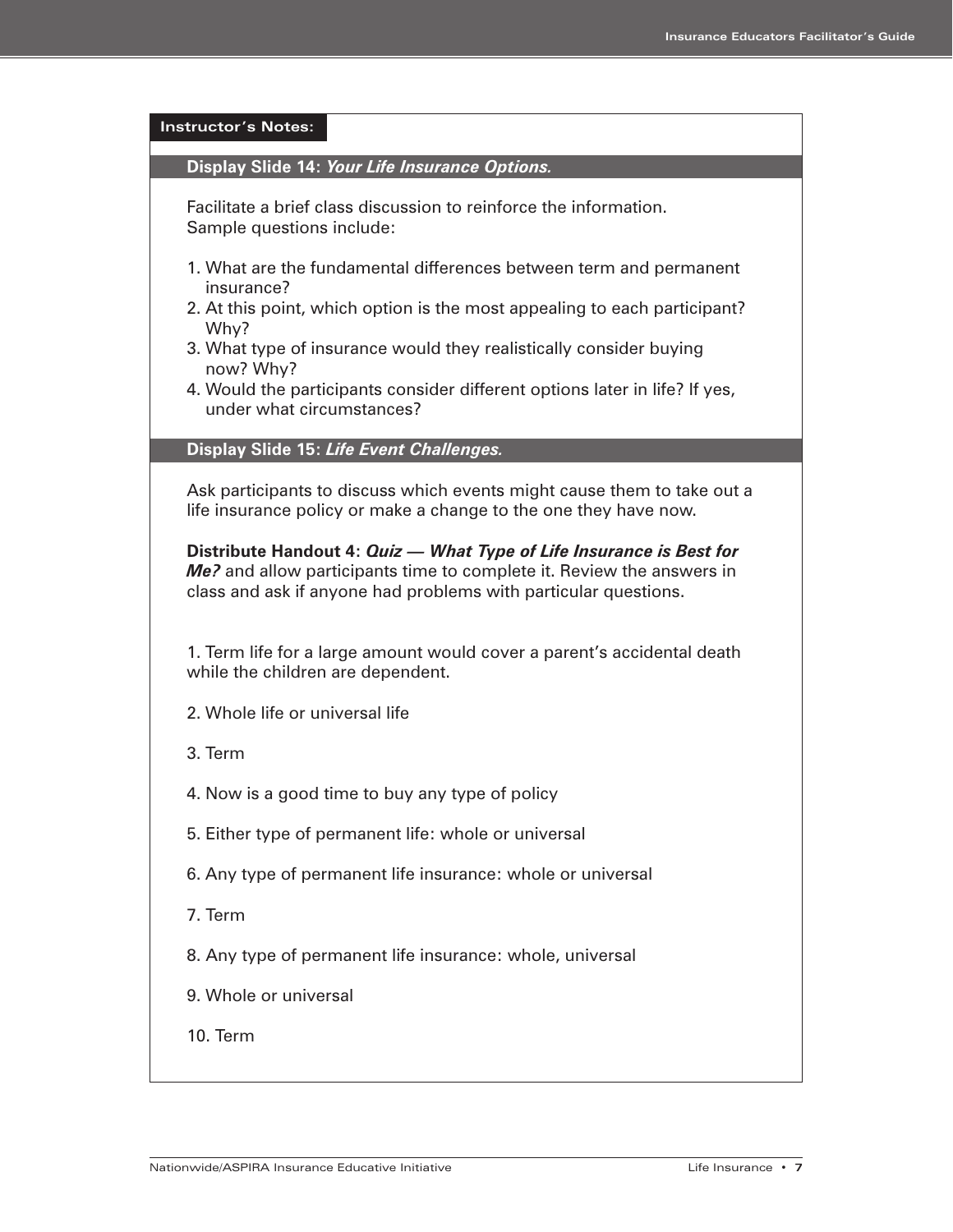#### **Activity 3: Other Life Insurance Products**

**Time:** 10 minutes

#### **Purpose:**

To learn about some optional policy upgrades, called *riders.*

#### **Materials Needed:**

Transparencies, overhead projector, copies of handouts, pens

#### **Introduction:**

Now that the class has covered the basic types of policies, it's time to look at the other ways that insurance providers tailor policies to meet individual needs. Often, a policyholder can decide to add on additional coverage called a rider that enhances the basic coverage. Generally, each rider carries an additional cost and increases the policy premium. However, based on your family's needs, you may decide that this extra coverage is well worth the cost. This activity helps explain some of the basic types of riders so that you are able to decide whether to consider them when taking out your policy. Please keep in mind that insurance providers may use different terms to describe the riders, while some may offer unique riders to only their policyholders. Our objective is for you to understand the concept and know your options, rather than memorize the terms. When you decide to purchase a policy, an insurance agent will work closely with you to evaluate your needs and concerns. Afterwards, the agent will make a recommendation of what insurance option and what riders are the best fits for you. However, it will be up to you to choose your plan based on your comfort level and budget.

#### **Instructor's Notes:**

Distribute and display **Handout 5:** *Some Common Life Insurance Riders.* Review each term with the class. You may wish to facilitate a class discussion by asking participants to describe the circumstances when a person would select each particular rider. Some examples would be:

- 1. If you do not have children yet, but plan on having them = Children's Insurance
- 2. You would like your spouse to inherit your policy = Insurance **Exchange**
- 3. If you work in a field where accidents are common = Disability Waiver of Premium
- 4. You are concerned that you or your spouse could become terminally ill and need access to your life insurance benefits to pay bills. (Living Benefits Rider)

Follow up by asking the participants to share if any of the riders appeal to them.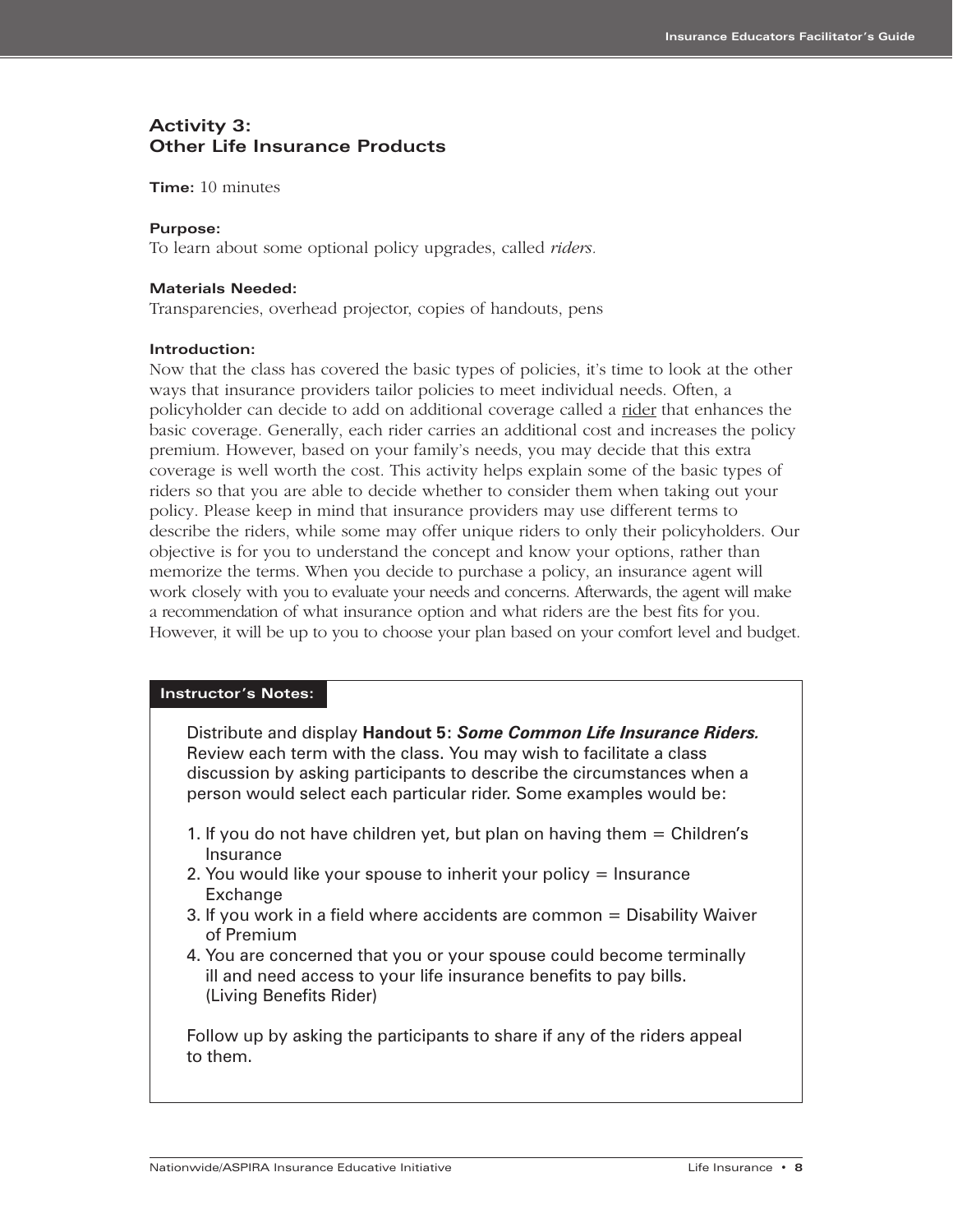#### **Closing:**

Conclude by asking if there are additional questions. If you cannot answer the questions, you can offer to ask an insurance professional and contact the participants via email or give the answers in an upcoming session. Thank the participants for their time and congratulate them for taking an important step toward a secure financial future.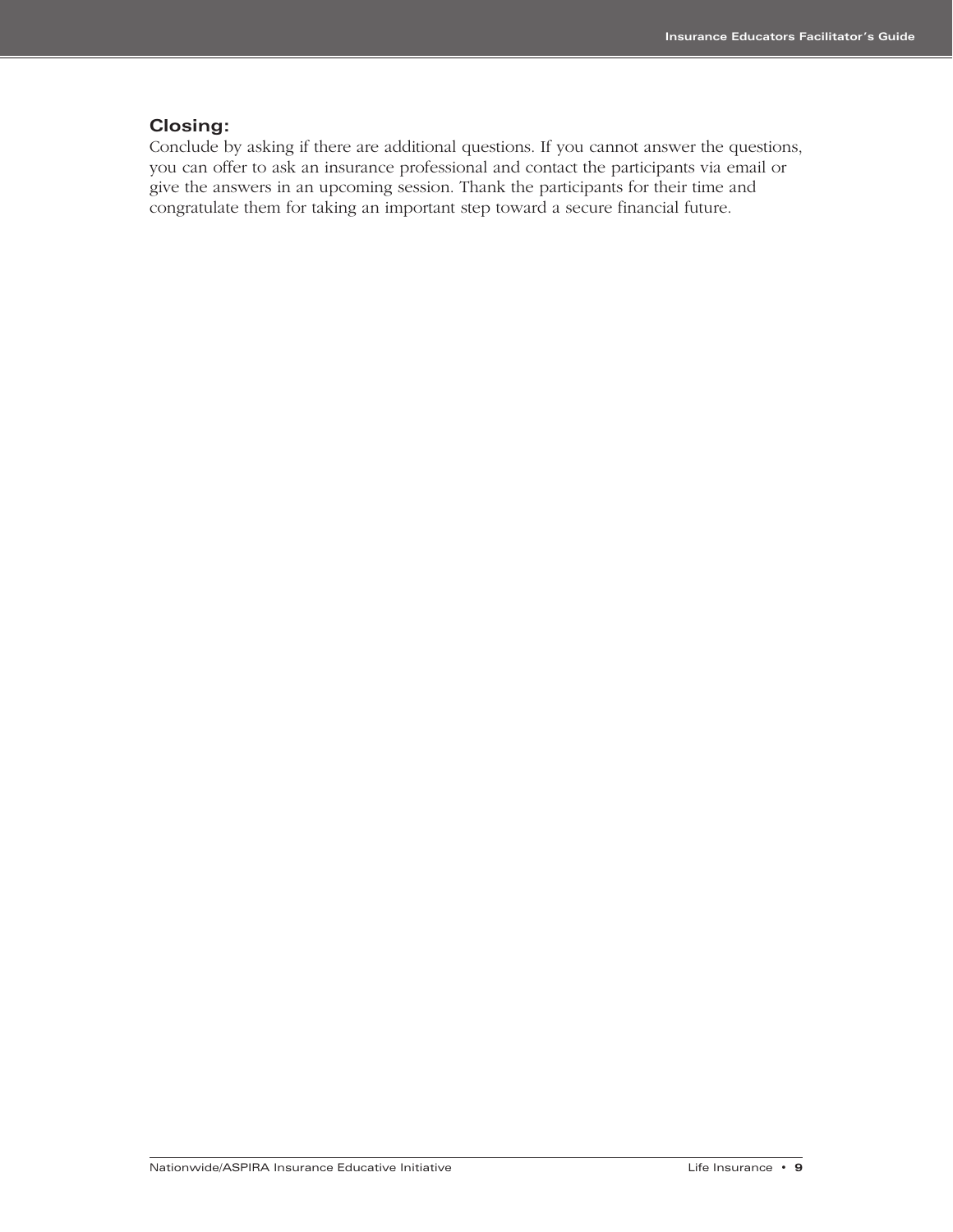





**Participant Handouts**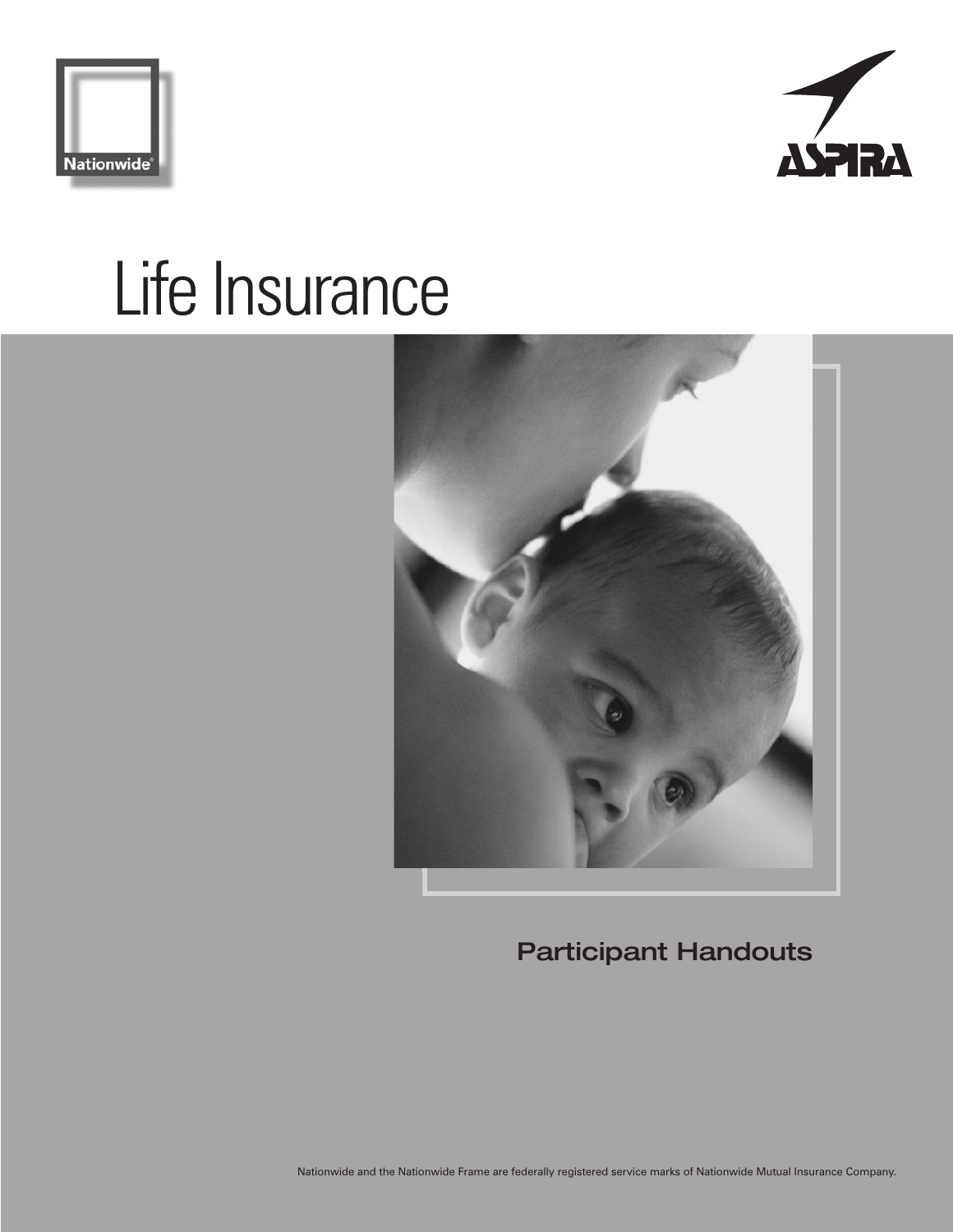# Handout 1

### **Your Net Worth to Your Survivors Calculation Sheet**

**Use this worksheet to calculate your current financial obligations as a basis for your life insurance needs**

| Item                               | Amount<br>Owed | Item                                                                                        | Amount<br>Owed |
|------------------------------------|----------------|---------------------------------------------------------------------------------------------|----------------|
| Housing                            |                | <b>Other Expenses</b>                                                                       |                |
| 1st Mortgage                       |                | <b>Business Loans</b>                                                                       |                |
| 2nd Mortgage                       |                | Subtract Sale Value*                                                                        |                |
| Home Equity Loan                   |                | <b>Total Debt</b>                                                                           |                |
| Subtotal Housing                   |                | Total Student Loans - Self                                                                  |                |
| Subtract Home Equity*              |                | Total Student Loans - Others                                                                |                |
| <b>Total Housing Debt</b>          |                | Total Commitments as Cosigner                                                               |                |
| Auto                               |                | <b>Total Credit Card Debt</b>                                                               |                |
| 1st Car Loan                       |                | <b>Total Unpaid Medical Bills</b>                                                           |                |
| 2nd Car Loan                       |                | Final Expenses - includes final                                                             |                |
| Subtotal Auto                      |                | medical costs, funeral costs,<br>attorney fees, taxes (estimate<br>30-50% of annual income) |                |
| Subtract Sale Value*               |                |                                                                                             |                |
| <b>Total Auto Debt</b>             |                | <b>Total Column 2</b>                                                                       |                |
| Other Property (boats, land, etc.) |                | *if not leaving to estate                                                                   |                |
| <b>Property Loans</b>              |                |                                                                                             |                |
| Subtract Sale Value*               |                |                                                                                             |                |
| <b>Total Property Debt</b>         |                |                                                                                             |                |
| <b>Total Column 1</b>              |                |                                                                                             |                |

*\*if not leaving to estate*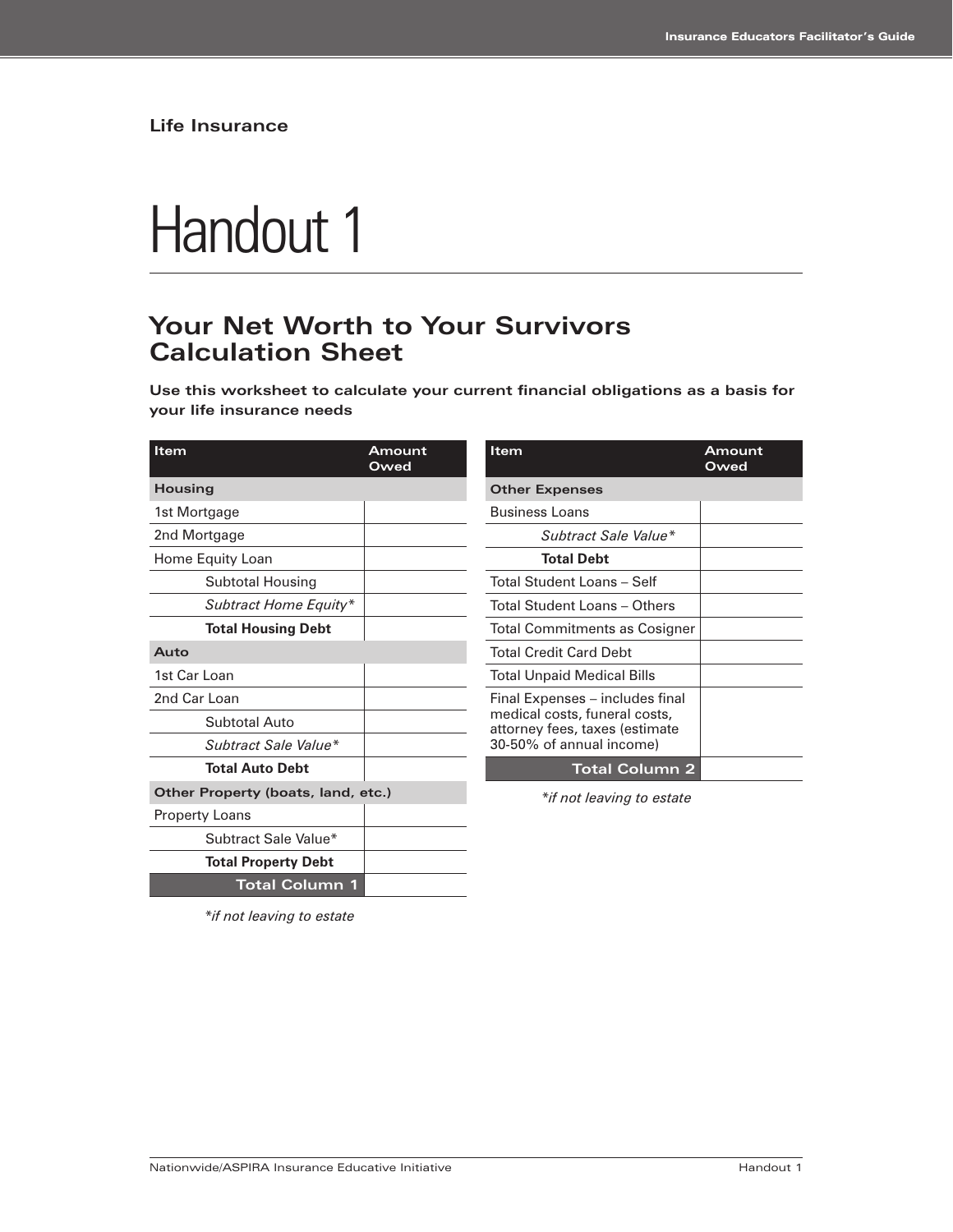**Complete this section only if you have dependents:**

| Item                                                           | Amount | Years Total |
|----------------------------------------------------------------|--------|-------------|
| Annual contribution to household expenses                      |        |             |
| Annual Educational Costs – for minors                          |        |             |
| Annual Educational Costs - college                             |        |             |
| Annual Long-Term Care Costs (for disabled children or seniors) |        |             |
| Other Emergency Expenses (home & autrepair, medical bills)     |        |             |
| <b>Total Dependents' Needs</b>                                 |        |             |

| <b>Totals</b>                                            |  |
|----------------------------------------------------------|--|
| <b>Total Column 1</b>                                    |  |
| <b>Total Column 2</b>                                    |  |
| Total Dependants' Needs (from worksheet above)           |  |
| Miscellaneous Expenses                                   |  |
| Subtotal – Obligations                                   |  |
| <b>Subtract Savings, Investments &amp; Liquid Assets</b> |  |
| <b>Total Life Insurance Needs</b>                        |  |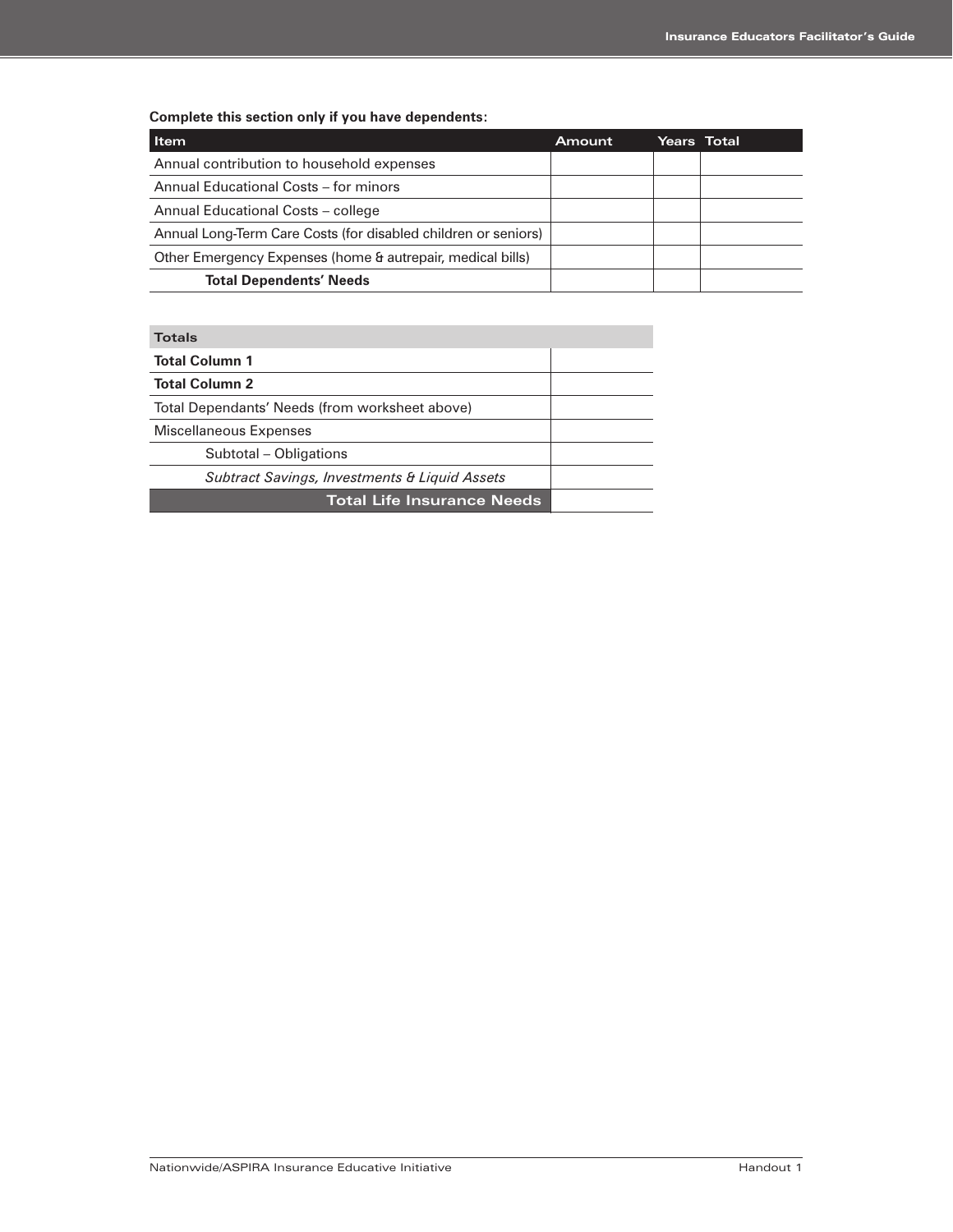# Handout 2

### **Life Insurance Vocabulary**

| <b>Beneficiary</b>                            | The person you name when taking out your life<br>insurance policy who will receive the life insurance<br>proceeds upon your death. This typically includes your<br>spouse/partner, parent, child or sibling.                                                  |
|-----------------------------------------------|---------------------------------------------------------------------------------------------------------------------------------------------------------------------------------------------------------------------------------------------------------------|
| <b>Cash Value</b>                             | The policy value that is available in cash for loans and<br>may be available for withdrawals. Accessing your Cash<br>Value may reduce the death benefit and may increase<br>the risk of lapse. Cash value is an option only with<br>permanent life insurance. |
| <b>Convertible Term Insurance</b>             | Term insurance that can be exchanged for a<br>permanent insurance policy.                                                                                                                                                                                     |
| <b>Death Benefit</b>                          | The aspects of the policy that will only take effect in<br>the event of the policyholder's death.                                                                                                                                                             |
| <b>Face Amount</b><br>(same as Death Benefit) | The amount stated on the face of the policy that<br>will be paid in case of death. It does not include<br>additional amounts payable under accidental death or<br>other special provisions, or acquired through the<br>application of policy dividends.       |
| Insurability                                  | Describes how likely you are to be accepted for an<br>insurance policy.                                                                                                                                                                                       |
| <b>Insured or Insured Life</b>                | The person on whose life the policy is issued.                                                                                                                                                                                                                |
| Lapse                                         | A break in your insurance coverage caused by you not<br>meeting the required payments or other conditions. If<br>a death occurs during this time, the company would<br>not provide the policy benefits.                                                       |
| <b>Level Premium</b><br>(Life Insurance)      | Life insurance for which the premium remains the<br>same from year to year.                                                                                                                                                                                   |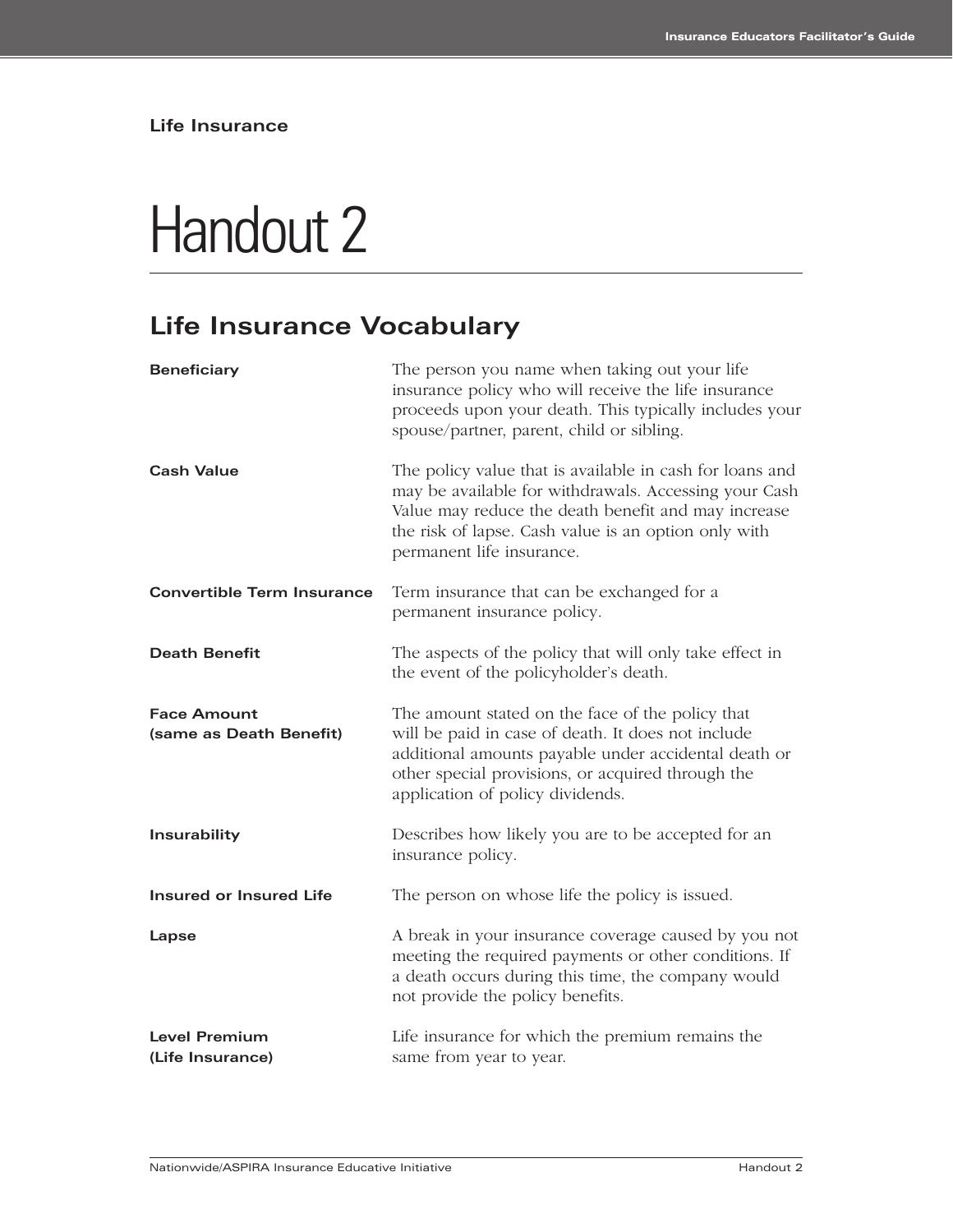| Loan (Policy Loan)              | A loan made by a life insurance company from its<br>general funds to a policyholder on the security of the<br>cash value of a policy. Generally, loans may reduce<br>the policy's death benefit and cash value.                                |
|---------------------------------|------------------------------------------------------------------------------------------------------------------------------------------------------------------------------------------------------------------------------------------------|
| Paid-up Insurance               | Insurance that will remain in force with no need to pay<br>additional premiums.                                                                                                                                                                |
| Permanent (Life Insurance)      | Any form of life insurance except term; generally<br>insurance that builds up a cash value, such as whole<br>life.                                                                                                                             |
| <b>Policy</b>                   | A legal contract that sets forth the rights and<br>obligations of both the policyholder and the insurance<br>company.                                                                                                                          |
| Policyholder                    | The person who owns a life insurance policy. This is<br>usually the insured person, but it may also be a<br>relative of the insured, a partnership or a corporation.                                                                           |
| <b>Premiums</b>                 | The monthly or annual cost of insurance.                                                                                                                                                                                                       |
| <b>Renewable Term Insurance</b> | Term insurance that can be renewed at the end of the<br>term. The rates generally increase at each renewal as<br>the age of the insured increases.                                                                                             |
| <b>Term Insurance</b>           | Life insurance that does not build up cash value and<br>where the premium normally increases as the insured<br>gets older.                                                                                                                     |
| Universal Life Insurance        | A flexible premium life insurance policy under which<br>the policyholder may change the death benefit from<br>time to time (with satisfactory evidence of insurability<br>for increases) and vary the amount or timing of<br>premium payments. |
| <b>Whole Life Insurance</b>     | A basic type of permanent life insurance that can<br>provide lifetime protection at a level premium.<br>Premiums must generally be paid for as long as the<br>policy is in force.                                                              |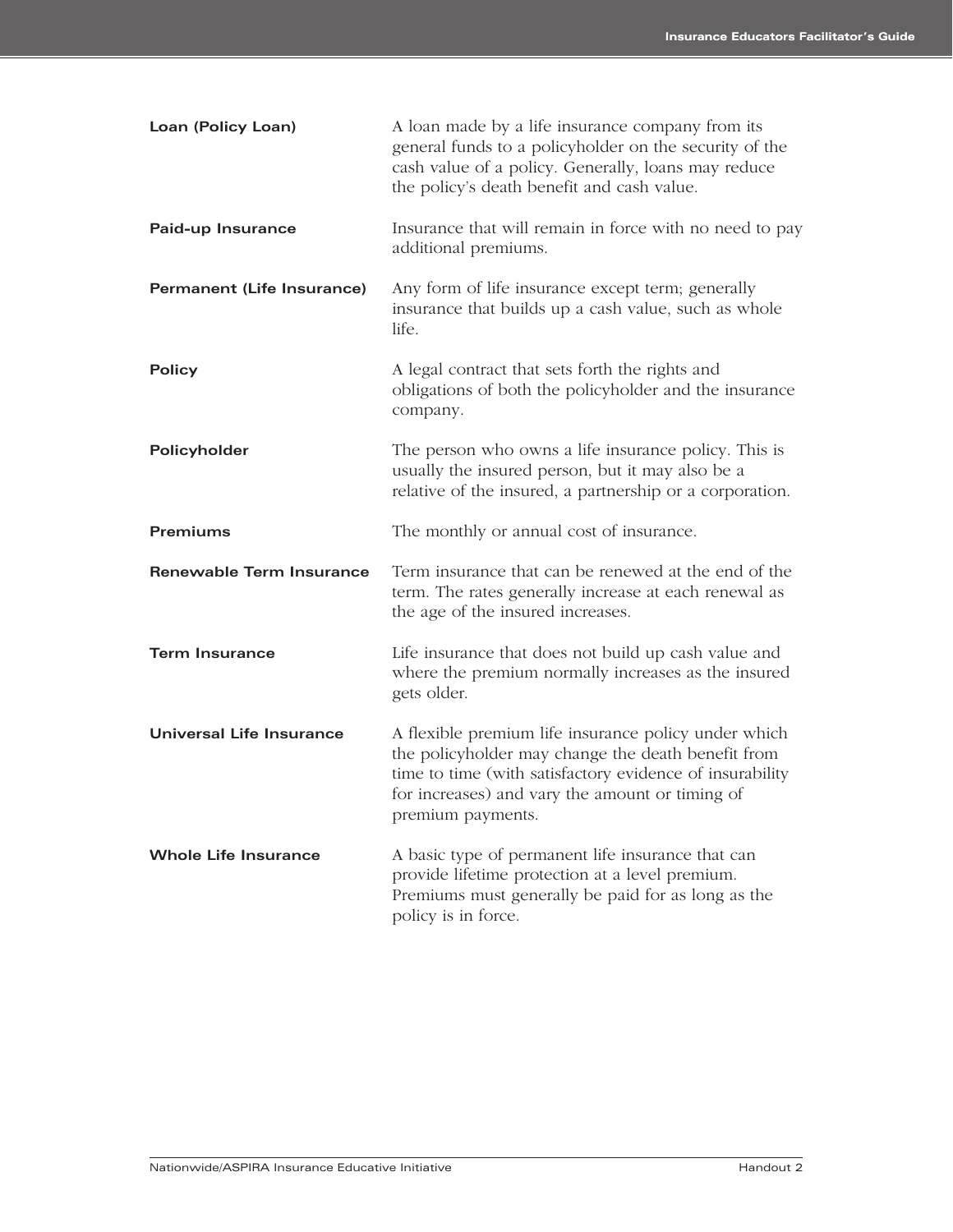# Handout 3

### **Comparison Chart — Your Life Insurance Options**

#### **Term Insurance Permanent Life Insurance**

#### **Best for temporary need**

#### **Pros:**

- ✓ Provides insurance benefits at a low cost
- ✓ Simple and easy to understand
- ✓ May be converted to permanent life insurance
- ✓ Smaller amounts of coverage may not require a medical exam

#### **Cons:**

- ✓ No cash value
- ✓ When term expires, policy loses all value and coverage ceases
- ✓ Has to be renewed to continue coverage (some policies automatically renew)
- ✓ Premiums increase with each renewal, so it becomes less affordable later in life

#### **Best for long-term need**

#### **Pros:**

- ✓ Accumulates a cash value that can be borrowed against for education, retirement, major purchases, etc.
- ✓ Premiums can be level or adjustable
- ✓ Tax-favored investment
- ✓ Does not have to be continuously renewed
- ✓ If you choose to cancel the plan, the cash value is returned to you

#### **Cons:**

- ✓ More expensive premium
- ✓ May be more complicated and more difficult to understand
- ✓ Cannot be converted to term insurance
- ✓ Medical exam is usually required

#### **Pros:**

- ✓ Premium amounts never change
- ✓ Coverage never changes (providing premiums are paid)

#### **Cons:**

 $\checkmark$  Not flexible — you cannot change the premium amount or death benefit

#### **Whole Life Communist Communist Universal Life**

#### **Pros:**

 $\checkmark$  Flexible — premiums and coverage can be adjusted to fit your needs as your lifestyle changes

#### **Cons:**

✓ Requires closer monitoring from policyholder to determine when premium payments or benefits should be adjusted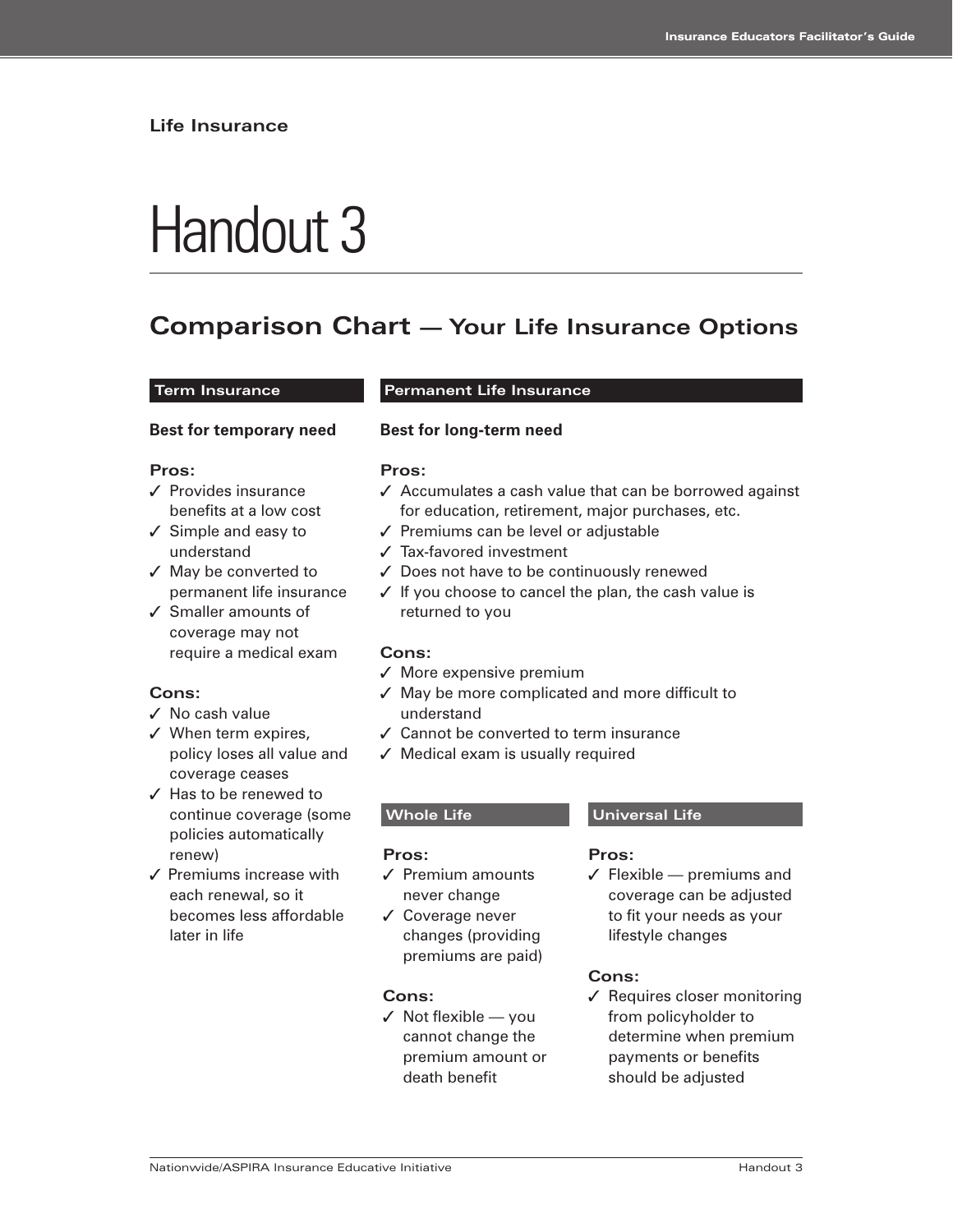## Handout 4

### **Quiz — What's the Best Options for Me?**

**Pretend you are an insurance agent. Each of the quotes below came from a client who is interested in buying a policy from you. Your company offers term life insurance and permanent life insurance, with the options of either whole life or universal life. If you had to recommend one of your company's insurance products to them, what would you choose? Write your recommendation next to each statement below:**

- 1. "I have two young children who will depend on me for at least fifteen more years."
- 2. "My family situation is unlikely to change in the upcoming years."
- 3. "I need life insurance now but I'm on a tight budget."
- 4. "I am young and enjoy good health."
- 5. "I would like to be able to borrow against my policy for future needs."
- 6. "I don't want to worry about renewing my policy."
- 7. "I would rather pay a low premium now and convert my policy to something better later."
- 8. "I need life insurance for the long-term."
- 9. "I prefer to have a guarantee that my benefits will never decrease."
- 10. "I am an employer and I want to provide basic life insurance to my staff."

Nationwide/ASPIRA Insurance Educative Initiative Handout 4